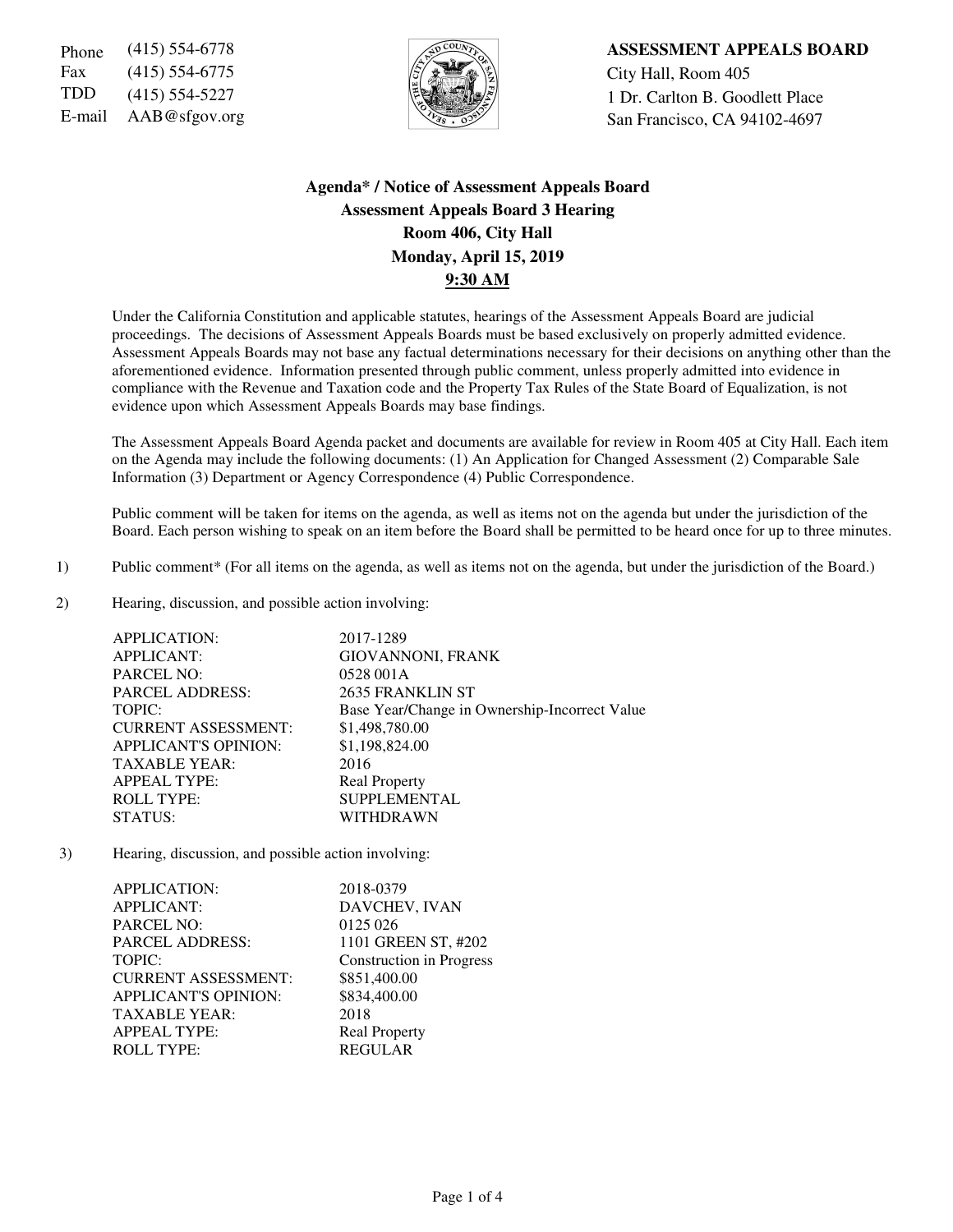Fax (415) 554-6775  $\sqrt{\frac{5}{2}}$  City Hall, Room 405



# Phone (415) 554-6778 **ASSESSMENT APPEALS BOARD**

TDD (415) 554-5227  $\left[\frac{1}{2}\right]$  1 Dr. Carlton B. Goodlett Place E-mail AAB@sfgov.org San Francisco, CA 94102-4697

### 4) Hearing, discussion, and possible action involving:

| APPLICATION:                | 2018-0431              |
|-----------------------------|------------------------|
| <b>APPLICANT:</b>           | <b>KENNEDY, GIULIA</b> |
| <b>PARCEL NO:</b>           | 3746 336               |
| <b>PARCEL ADDRESS:</b>      | 00338 MAIN ST, #D26E   |
| TOPIC:                      | Decline in Value       |
| <b>CURRENT ASSESSMENT:</b>  | \$3,823,470.00         |
| <b>APPLICANT'S OPINION:</b> | \$3,350,000.00         |
| <b>TAXABLE YEAR:</b>        | 2018                   |
| <b>APPEAL TYPE:</b>         | <b>Real Property</b>   |
| <b>ROLL TYPE:</b>           | <b>REGULAR</b>         |
| STATUS:                     | WITHDRAWN              |
|                             |                        |

5) Hearing, discussion, and possible action involving:

| <b>APPLICATION:</b>         | 2018-0606                                     |
|-----------------------------|-----------------------------------------------|
| <b>APPLICANT:</b>           | <b>RYAN, STEPHEN</b>                          |
| <b>PARCEL NO:</b>           | 1049 074                                      |
| <b>PARCEL ADDRESS:</b>      | 2717 PINE ST                                  |
| TOPIC:                      | Base Year/Change in Ownership-Incorrect Value |
| <b>CURRENT ASSESSMENT:</b>  | \$1,800,000.00                                |
| <b>APPLICANT'S OPINION:</b> | \$960,000.00                                  |
| <b>TAXABLE YEAR:</b>        | 2017                                          |
| <b>APPEAL TYPE:</b>         | <b>Real Property</b>                          |
| <b>ROLL TYPE:</b>           | <b>SUPPLEMENTAL</b>                           |

6) Hearing, discussion, and possible action involving:

| APPLICATION:                | 2018-0638            |
|-----------------------------|----------------------|
| <b>APPLICANT:</b>           | RYAN, STEPHEN        |
| <b>PARCEL NO:</b>           | 1049 074             |
| <b>PARCEL ADDRESS:</b>      | <b>2717 PINE ST</b>  |
| TOPIC:                      | Decline in Value     |
| <b>CURRENT ASSESSMENT:</b>  | \$1,800,000.00       |
| <b>APPLICANT'S OPINION:</b> | \$960,000.00         |
| <b>TAXABLE YEAR:</b>        | 2018                 |
| <b>APPEAL TYPE:</b>         | <b>Real Property</b> |
| <b>ROLL TYPE:</b>           | <b>ESCAPE</b>        |

7) Hearing, discussion, and possible action involving:

| APPLICATION:                | 2018-7112              |
|-----------------------------|------------------------|
| <b>APPLICANT:</b>           | <b>JONES, MARY ANN</b> |
| <b>PARCEL NO:</b>           | 1155 048               |
| <b>PARCEL ADDRESS:</b>      | 0914 DIVISADERO ST     |
| TOPIC:                      | Decline in Value       |
| <b>CURRENT ASSESSMENT:</b>  | \$1,170,688.00         |
| <b>APPLICANT'S OPINION:</b> | \$768,762.00           |
| <b>TAXABLE YEAR:</b>        | 2018                   |
| <b>APPEAL TYPE:</b>         | <b>Real Property</b>   |
| <b>ROLL TYPE:</b>           | <b>REGULAR</b>         |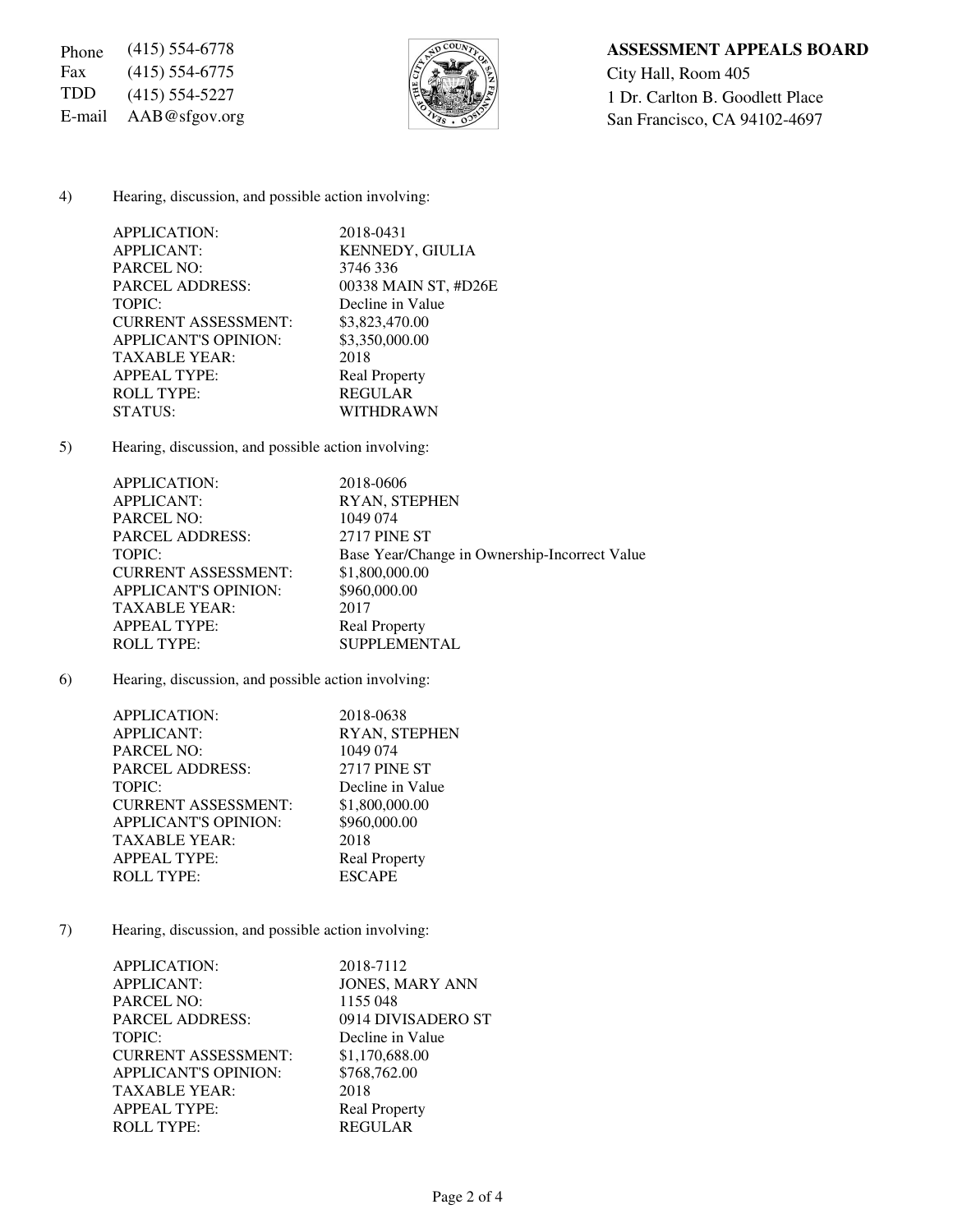Fax (415) 554-6775  $\sqrt{5}$   $\sqrt{2}$   $\sqrt{2}$   $\sqrt{2}$  City Hall, Room 405



## Phone (415) 554-6778 **ASSESSMENT APPEALS BOARD**

TDD (415) 554-5227  $\left|\frac{1}{2}\right| \left|\frac{1}{2}\right|$  1 Dr. Carlton B. Goodlett Place E-mail AAB@sfgov.org San Francisco, CA 94102-4697

### 8) Hearing, discussion, and possible action involving:

| APPLICATION:               | 2018-7120            |
|----------------------------|----------------------|
| <b>APPLICANT:</b>          | YOUNG, JOHN          |
| <b>PARCEL NO:</b>          | 2770 009F            |
| <b>PARCEL ADDRESS:</b>     | 0457 COLLINGWOOD ST  |
| TOPIC:                     | Decline in Value     |
| <b>CURRENT ASSESSMENT:</b> | \$2,266,676.00       |
| APPLICANT'S OPINION:       | \$2,000,000.00       |
| <b>TAXABLE YEAR:</b>       | 2018                 |
| <b>APPEAL TYPE:</b>        | <b>Real Property</b> |
| <b>ROLL TYPE:</b>          | <b>REGULAR</b>       |
| STATUS:                    | <b>POST/TP</b>       |
|                            |                      |

9) Hearing, discussion, and possible action involving:

| 2018-7125             |
|-----------------------|
| <b>MARWELL, EVAN</b>  |
| 1355 044              |
| <b>6 PRESIDIO TER</b> |
| Decline in Value      |
| \$12,758,661.00       |
| \$10,039,690.00       |
| 2018                  |
| <b>Real Property</b>  |
| <b>REGULAR</b>        |
| <b>POST/TP</b>        |
|                       |

### **KNOW YOUR RIGHTS UNDER THE SUNSHINE ORDINANCE**

Government's duty is to serve the public, reaching its decision in full view of the public. Commissions, boards, councils and other agencies of the City and County exist to conduct the people's business. This ordinance assures that deliberations are conducted before the people and the City operations are open to the people's review.

For more information on your rights under the Sunshine Ordinance (San Francisco Administrative Code, Chapter 67) or to report a violation of the ordinance, contact by mail Sunshine Ordinance Task Force, 1 Dr. Carlton B. Goodlett Place, Room 244, San Francisco, CA 94102-4689; by phone at 415.554.7724, by fax at 415.554.5163, or by e-mail at sotf@sfgov.org.

Citizens may obtain a free copy of the Sunshine Ordinance by printing the San Francisco Administrative Code, Chapter 67 on the Internet, at http://www.sfgov.org/sunshine/

### **Lobbyist Registration and Reporting Requirements**

Individuals and entities that influence or attempt to influence local legislative or administrative action may be required by the San Francisco Lobbyist Ordinance [SF Campaign & Governmental Conduct Code § 2.100] to register and report lobbying activity. For more information about the Lobbyist Ordinance, please contact the San Francisco Ethics Commission at 25 Van Ness Avenue, Suite 220, San Francisco, CA 94102; telephone (415) 252-3100; fax (415) 252-3112; Web Site www.sfgov.org/ethics.

### **Disability Access**

Assessment appeal hearings are usually held in Room 406 at City Hall, 1 Dr. Carlton B. Goodlett Place, in San Francisco. City Hall is accessible to persons using wheelchairs and other assistive mobility devices. Ramps are available at the Grove, Van Ness and McAllister. The nearest accessible BART station is Civic Center (Market/Grove/Hyde Streets). Accessible MUNI Metro lines are the F, J, K, L, M, N, T (exit at Civic Center of Van Ness stations). MUNI bus lines also serving the area are the 5, 5R, 6, 7, 7R, 7X, 9, 9R, 19, 21, 47 and 49. For more information about MUNI accessible services, call (415) 701-4485.